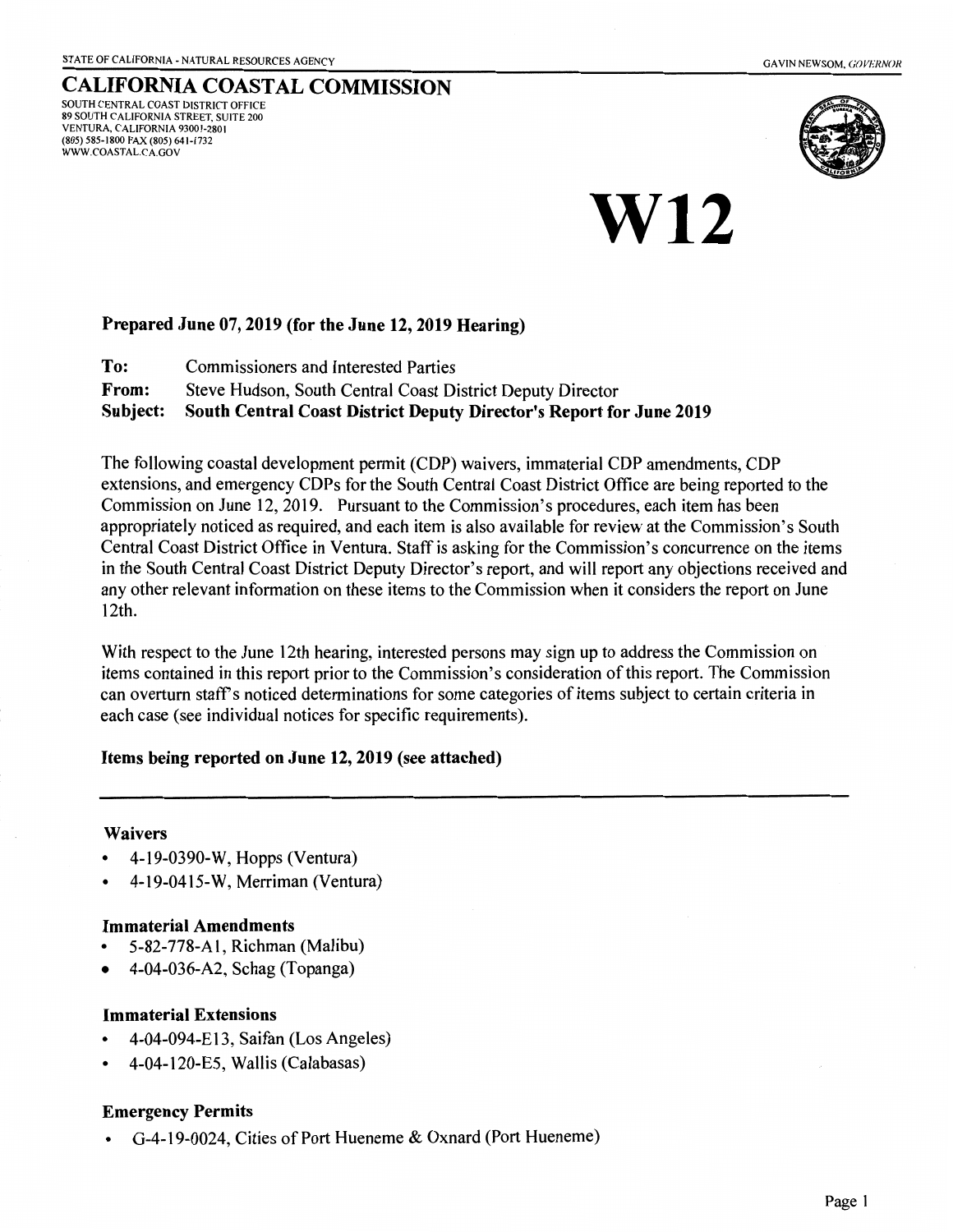CALIFORNIA COASTAL COMMISSION SOUTH CENTRAL COAST DISTRICT OFFICE 89 SOUTH CALIFORNIA ST., SUITE 200 VENTURA, CA 93001 (805) 585-1800



## **NOTICE OF COASTAL DEVELOPMENT PERMIT WAIVER-DE-MINIMIS**

DATE: May 30, 2019

TO: All Interested Parties

SUBJECT: Waiver of Coastal Development Permit Requirement **Waiver No.: 4-19-0390-W** 

Based on project plans and information submitted by the applicant regarding the development described below, the Executive Director of the Coastal Commission hereby waives the requirement for a Coastal Development Permit, pursuant to Title 14, Section 13238 of the California Code of Regulations.

| Applicant:   | Benjamin and Sandra Hopps                                                                                                                                                                                                                                                                                                                                                                                                                                                                                                                                                                                                                                                             |
|--------------|---------------------------------------------------------------------------------------------------------------------------------------------------------------------------------------------------------------------------------------------------------------------------------------------------------------------------------------------------------------------------------------------------------------------------------------------------------------------------------------------------------------------------------------------------------------------------------------------------------------------------------------------------------------------------------------|
| Agent:       | Kevin Miller                                                                                                                                                                                                                                                                                                                                                                                                                                                                                                                                                                                                                                                                          |
| Location:    | 3074 Seahorse Avenue, City of Ventura (Ventura County)<br>$(APN: 080-0-311-035)$                                                                                                                                                                                                                                                                                                                                                                                                                                                                                                                                                                                                      |
| Description: | Replace an existing approximately 744 sq. ft. concrete deck with a new 998 sq. ft. cantilevered<br>concrete deck at the rear of an existing residence that is adjacent to an existing private boat dock<br>in the Pierpont Keys neighborhood in Ventura Harbor. No change to the existing dock, piles, or<br>gangway is proposed. The project proposal includes implementation of best management<br>practices to ensure the water quality of the harbor is not degraded during construction.                                                                                                                                                                                         |
| Rationale:   | The proposed project is minor in nature as it is a concrete deck replacement associated with an<br>existing residence and private boat dock. The project will not involve work in the water or<br>change to the existing dock or gangway. In addition, the applicant has included implementation<br>of construction best management practices as part of the proposed project to ensure the water<br>quality of the harbor is not degraded during construction. The proposed project will not adversely<br>impact coastal resources, public access, or water quality. Therefore, the proposed project is<br>consistent with all applicable Chapter Three policies of the Coastal Act. |

**IMPORTANT:** This waiver is not valid unless the project site has been posted and until the waiver has been reported to the Coastal Commission. This waiver is proposed to be reported to the Commission on June 12,2019 in San Diego. If three or more Commissioners object to this waiver, a coastal permit will be required. Persons having questions or wishing to object to the issuance of a coastal permit waiver for this project should contact the Commission office at the above address or phone number prior to the Commission meeting date.

Sincerely,

JOHN AINSWORTH Executive Director Carolyn Groves, Coastal Program Analyst Bv: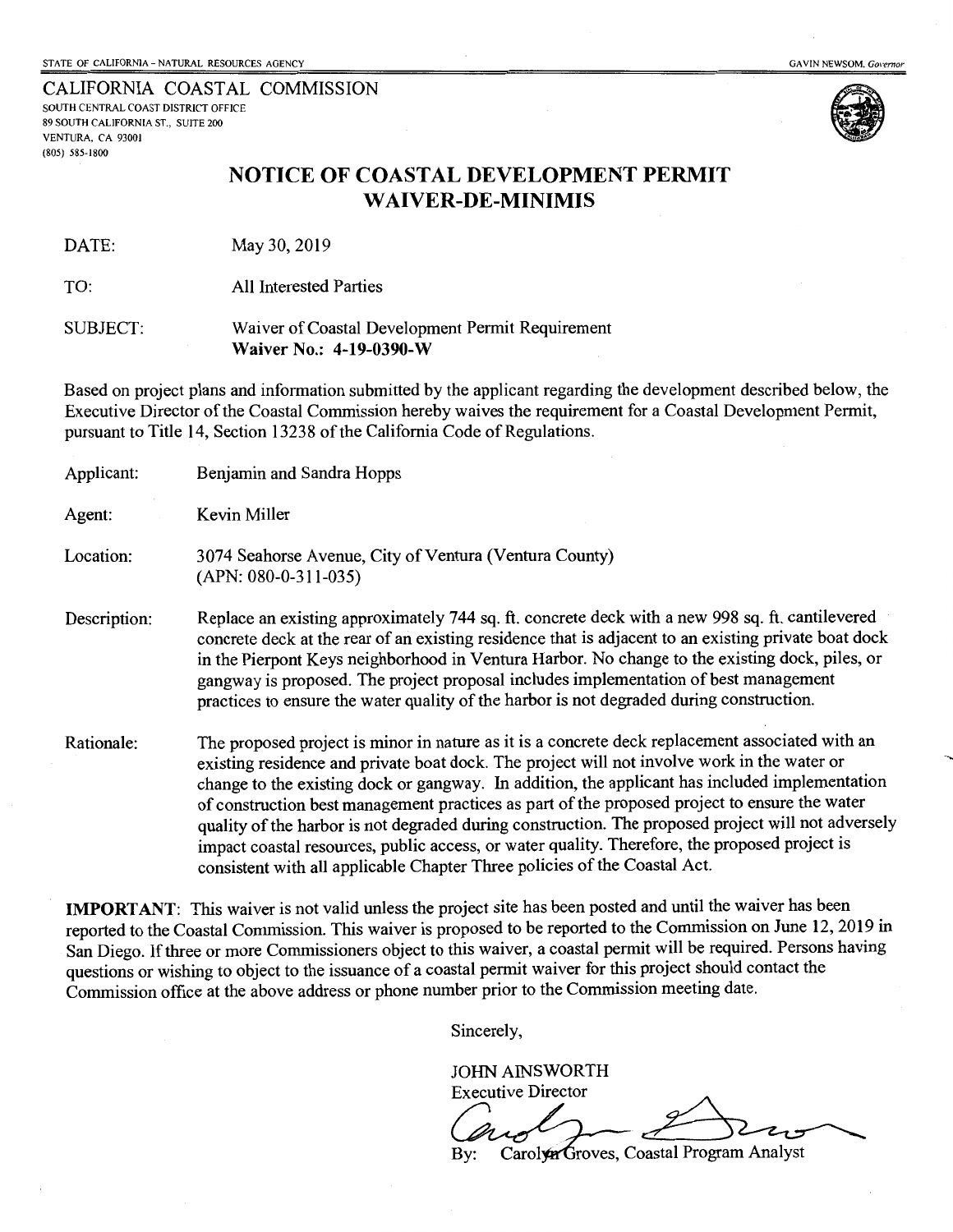CALIFORNIA COASTAL COMMISSION SOUTH CENTRAL COAST DISTRICT OFFICE 89 SOUTH CALIFORNIA ST., SUITE 200 VENTURA, CA 93001 ·(80S) SSS-1800



## NOTICE OF COASTAL DEVELOPMENT PERMIT WAIVER-DE-MINIMIS

DATE: May 30,2019

TO: All Interested Parties

#### SUBJECT: Waiver of Coastal Development Permit Requirement Waiver No.: 4-19-0415-W

Based on project plans and information submitted by the applicant regarding the development described below, the Executive Director of the Coastal Commission hereby waives the requirement for a Coastal Development Permit, pursuant to Title 14, Section 1323 8 of the California Code of Regulations.

| Applicant:   | Helen Merriman                                                                                                                                                                                                                                                                                                                                                                                                                                                                                                                                                                                                                                                                      |
|--------------|-------------------------------------------------------------------------------------------------------------------------------------------------------------------------------------------------------------------------------------------------------------------------------------------------------------------------------------------------------------------------------------------------------------------------------------------------------------------------------------------------------------------------------------------------------------------------------------------------------------------------------------------------------------------------------------|
| Location:    | 2964 Sailor Avenue, City of Ventura (Ventura County)<br>$(APN: 080-0-285-115)$                                                                                                                                                                                                                                                                                                                                                                                                                                                                                                                                                                                                      |
| Description: | Replace an existing approximately 1000 sq. ft. wooden deck with a new 1000 sq. ft. composite<br>deck at the rear of an existing residence that is adjacent to an existing private boat dock in the<br>Pierpont Keys neighborhood in Ventura Harbor. No change to the existing dock, piles, or<br>gangway is proposed. The project proposal includes implementation of best management<br>practices to ensure the water quality of the harbor is not degraded during construction.                                                                                                                                                                                                   |
| Rationale:   | The proposed project is minor in nature as it is a wooden deck replacement associated with an<br>existing residence and private boat dock. The project will not involve work in the water or<br>change to the existing dock or gangway. In addition, the applicant has included implementation<br>of construction best management practices as part of the proposed project to ensure the water<br>quality of the harbor is not degraded during construction. The proposed project will not adversely<br>impact coastal resources, public access, or water quality. Therefore, the proposed project is<br>consistent with all applicable Chapter Three policies of the Coastal Act. |

IMPORTANT: This waiver is not valid unless the project site has been posted and until the waiver has been reported to the Coastal Commission. This waiver is proposed to be reported to the Commission on June 12,2019 in San Diego. If three or more Commissioners object to this waiver, a coastal permit will be required. Persons having questions or wishing to object to the issuance of a coastal permit waiver for this project should contact the Commission office at the above address or phone number prior to the Commission meeting date.

Sincerely,

JOHN AINSWORTH

**Executive Director** Cardyn Groves, Coastal Program Analyst By: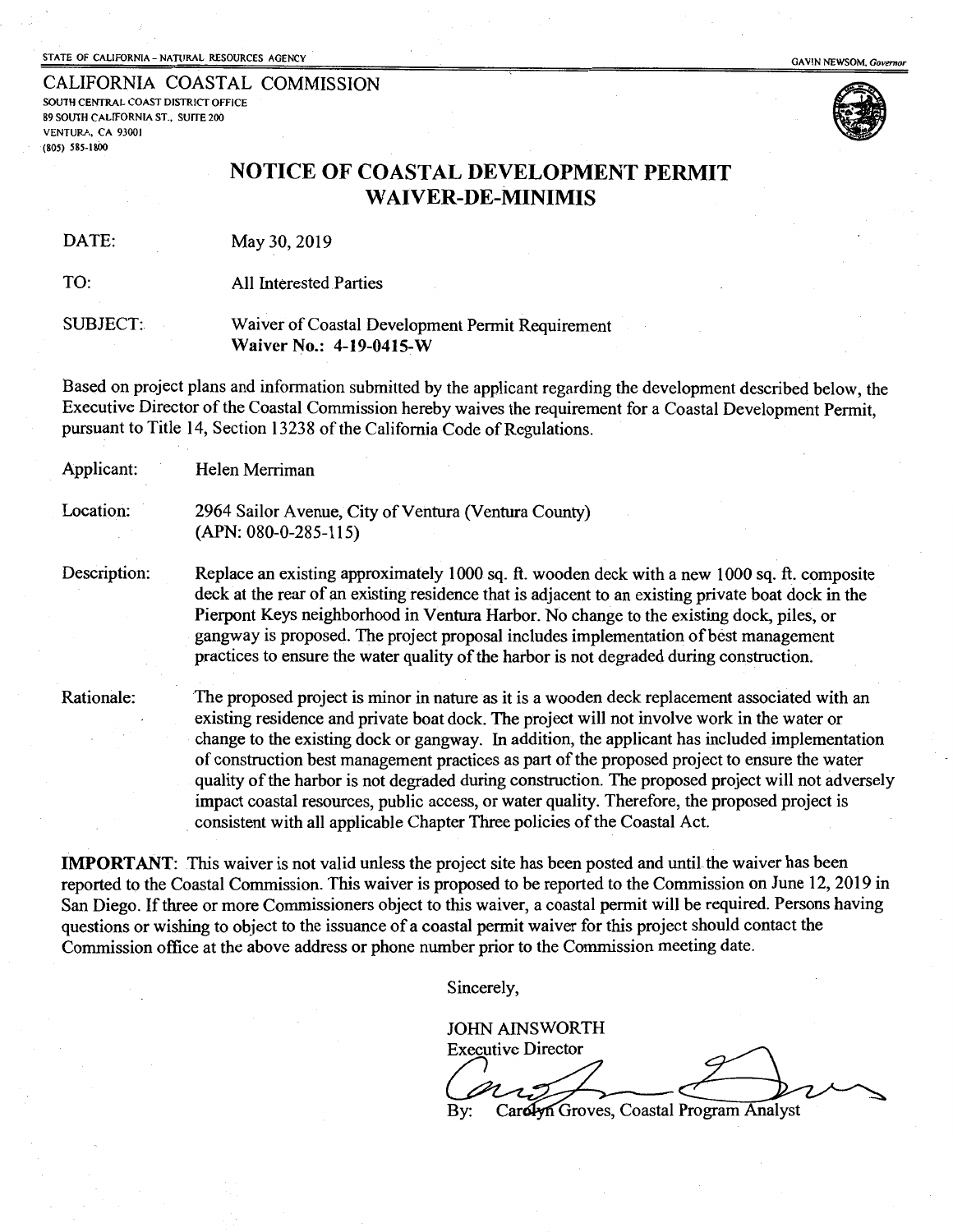#### STATE OF CALIFORNIA - NATURAL RESOURCES AGENCY

CALIFORNIA COASTAL COMMISSION . SOUTH CENTRAL COAST DISTRICT OFFICE 89 SOUTH CALIFORNIA ST., SUITE 200 VENTIJKA. CA 9300 I (80S) SSS-1800



GAVIN NEWSOM, Governor

## NOTICE OF PROPOSED PERMIT AMENDMENT

To: All Interested Parties

From: John Ainsworth, Executive Director

**Date:** May 31, 2019

Subject: Coastal Development Permit No. 5-82-778 granted to Roger Richman for the project described below located at 415 Stunt Road, Santa Monica Mountains, Los Angeles County:

*Construction of a three story, 4, 108 sq.* ft. *single family residence with attached two-car garage, swimming pool, retaining walls, access road/driveway, and septic system.* 

The Executive Director of the California Coastal Commission has reviewed a proposed amendment  $(5-82-778-A1)$  to the above referenced permit, which would result in the following changes:

*Revise the location and configuration of the approved swimming pool and construct a paved Fire Department turnaround in the area of the former pool location. No additional grading is required beyond excavation for the pool.* 

#### FINDINGS

Pursuant to 14 Cal. Admin. Code Section 13l66(b) this amendment is considered to be **IMMATERIAL** and the permit will be modified accordingly if no written objections are received within ten working days of the date of this notice. This amendment has been considered "immaterial" for the following reason(s):

The proposed amendment consists of relocating and changing the configuration of the approved swimming pool and constructing a paved Fire Department turnaround in the area of the former pool location. The development is located within the approved development area of the residence and no additional grading is required beyond excavation for the pool. The proposed amendment will not result in any different or additional adverse impacts to coastal resources including scenic resources, geology and hazards, and sensitive habitat resources that were not considered, minimized, and mitigated in the original conditional approval of the project. As such, the proposed amendment is consistent with all applicable policies of the County of Los Angeles-Santa Monica Mountains Local Coastal Program.

If you have any questions about the proposal or wish to register an objection, please contact Deanna Christensen at the Commission's Ventura office at (805) 585-1800.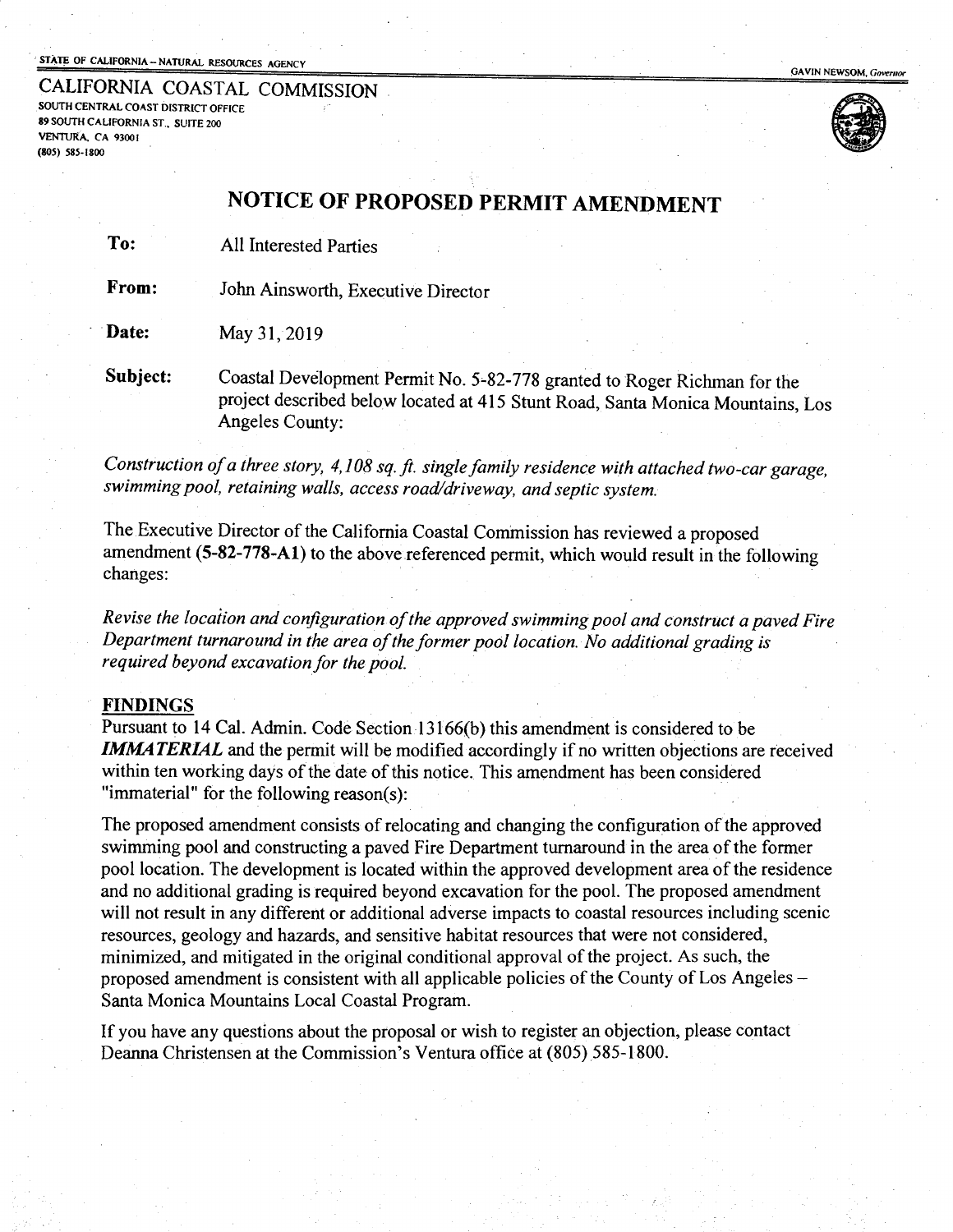#### STATE OF CALIFORNIA - NATURAL RESOURCES AGENCY

**GAVIN NEWSOM, Governe** 

| CALIFORNIA COASTAL COMMISSION       |  |                       |  |  |
|-------------------------------------|--|-----------------------|--|--|
| SOUTH CENTRAL COAST DISTRICT OFFICE |  |                       |  |  |
| 89 SOUTH CALIFORNIA ST., SUITE 200  |  |                       |  |  |
| VENTURA, CA 93001                   |  | ほうしゅせいき しょうようき しゅうせいよ |  |  |
| $(805)$ 585-1800                    |  |                       |  |  |



.. ,.·

.. •.·', . :·····

## **TCE OF PROPOSED PERMIT**

:f . ."\

| To: | <b>All Interested Parties</b> |  |
|-----|-------------------------------|--|
|     |                               |  |

John Ainsworth, Executive Director From:

Date: May 30,2019

Subject: Coastal Development Permit No. 4-04-036 granted to Dan Schag for the project described below located at 22260 Swenson Drive, Topanga, Los Angeles County:

;, *J.* •

·.: ... ·.''1'

Construction of a two story, 34 ft. high, 3,422 sq. ft. single family residence with detached 600 sq. ft. three car garage, detached 750 sq. ft. guest house, pool/spa, water well and storage tank, septic system, two retaining walls, temporary construction trailer/mobile home, driveway and septic system. The applicant also proposes 488 cubic yards of cut and 225 cubic yards of fill *grading •. exporting 263 cubic yards of materia/to a disposal site [o(:ated outside the coastal ·zone.·* \' .··

#### Previously amended in 4-04-036-A1 to:

Minor reconfiguration of the design/footprint of the single-family residence, detached garage, and guest house. The proposed modifications will result in a reduction in cut grading from 488 cubic yards to 396 cubic yards a *reduced from 9,000 sq. ft. to 8,800 sq. ft.* 

The Executive Director of the California Coastal Commission has reviewed a proposed amendment (4-04-036-A2) to the above referenced permit, which would result in the following changes:

*Revise the location and configuration of the approved pool, spa. and pool retaining wall. eliminate a 3* 7 *linear ft. portion of an approved 4ft. high retaining wall. and construct a new 5 ft. tall pool security fence. The applicant also proposes an additional 25 cubic yards ofcut grading for the revised pool configuration. bringing the total amount of project grading up to 4 21 cubic yards cut and 120 cubic yards fill.* 

#### FINDINGS

Pursuant to 14 Cal. Admin. Code Section 13166(b) this amendment is considered to be *IMMATERIAL* and the permit will be modified accordingly if no written objections are received within ten working days of the date of this notice. This amendment has been considered "immaterial" for the following reason(s):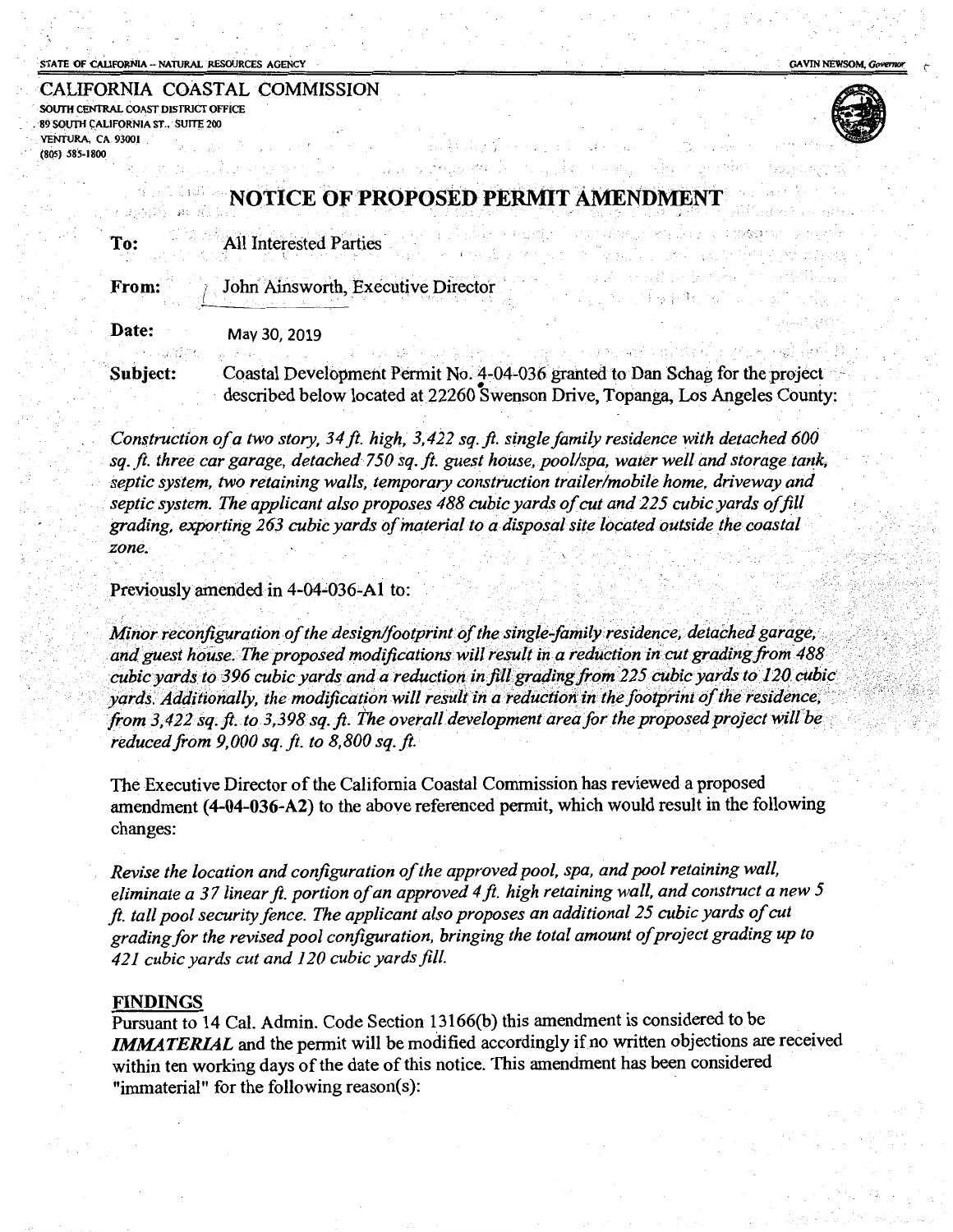## **CALIFORNIA COASTAL COMMISSION**  SOUTH CENTRAL COAST DISTRICT OFFICE

89 SOUTH CALIFORNIA STREET, SUITE 200<br>VENTURA, CALIFORNIA 93001-2801<br>PH (80S) S8S-1800 FAX (80S) 641-1732<br><u>WWW.COASTAL.CA GOV</u>



# **NOTICE OF EXTENSION REQUEST FOR COASTAL DEVELOPMENT PERMIT**

May 30,2019

Notice is hereby given that Osama Saifan has applied for a one year extension of 4-04-094 granted by the California Coastal Commission on May 11, 2005

for: construction of a two story, 29 foot high, 5,623 sq. ft. single family residence, I ,249 sq. ft. three car attached garage, 784 sq. ft. three car detached garage with 210 sq. ft. studio, 806 sq. ft. detached recreation room, swimming pool, septic system, driveway, fencing, solar panel system, and a minor changes to the grading plan approved under Coastal Development Permit (CDP) No. 4-93-206, including deletion of an approved approximately I 00 foot long concrete drainage swale, addition of an approximately 20 foot long, 0.5 to 3.4 foot high retaining wall, an approximately 630 cu. Yd. Reduction in estimated grading (650 cu. Yd. Reduction in cut, 20 cu. Yds. increase in fill) due to revised pad contouring and greater plan accuracy. The project also includes removal of an existing approximately 175 ft. long unpermitted metal down drain, revegetation of the underlying swale, and installation of a rip-rap energy dissipater. AMENDED TO: Modify the architectural style, floor plan, and footprint of the approved structures. The size of the main residence will be increased from 5,623 sq. ft. to 6,250 sq. ft. with 1,193 sq. ft. basement. The height of the residence will remain 31 feet above finished grade. The size of the attached garage will be reduced from 1,249 sq. ft. to 917 . sq. ft. The studio will be omitted from the detached garage structure and incorporated into the recreation room structure, resulting in 782 sq. ft. detached garage and a 721 sq. ft. recreation room/studio. The slightly reconfigured development footprint will not change the building pad, grading amounts, or fuel modification requirements from what was previously approved, and the total development area will be approximately 9,550 sq. ft. (which is 26 sq. ft. less than previously proposed). In addition, 6-ft. high permeable fencing will be relocated to bound the proposed development area.

at: 33153 Mulholland Hwy, (Los Angeles County) (APN(s): 4471031003)

Pursuant to Section 13169 of the Commission Regulations, the Executive Director has determined that there are no changed circumstances affecting the proposed development's consistency with the Coastal Act. The Commission Regulations state that "if no objection is received at the Commission office within ten (10) working days of publishing notice, this determination of consistency shall be conclusive ... and the Executive Director shall issue the extension." If an objection is received, the extension application shall be reported to the Commission for possible hearing.

Persons wishing to object or having questions concerning this extension application should contact the district office of the Commission at the above address or phone number.

Sincerely,

John Ainsworth Executive Director

Julie Reveles Staff Services Analyst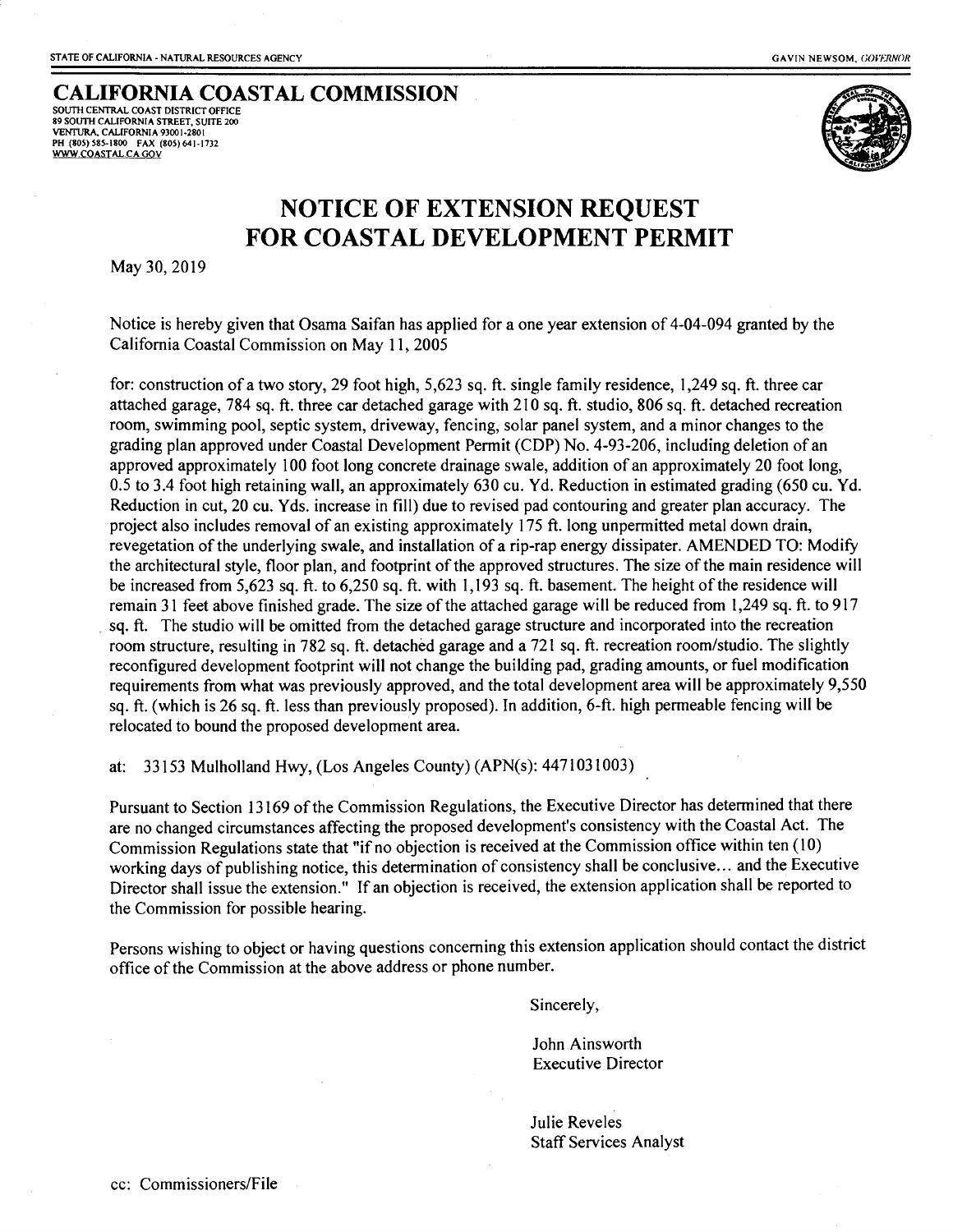**CALIFORNIA COASTAL COMMISSION**  SOUTH CENTRAL COAST DISTRICT OFFICE 89 SOUTH CALIFORNIA STREET, SUITE 200 VENTURA, CAUFORNIA 93001-2801 PH (80S) S85-1800 FAX (80S) 641-1732 SOUTH CENTRAL COAST DISTRICT OFFICE<br>SO SOUTH CALIFORNIA STREET, SUITE 200<br>VENTURA, CALIFORNIA 93001-2801<br>HI (805) S85-1800 FAX (805) 641-1732<br>WWW.COASTAL.CA.GOV



# **NOTICE OF EXTENSION REQUEST FOR COASTAL DEVELOPMENT PERMIT**

May 30,2019

Notice is hereby given that Gene & Martha Wallis has applied for a one year extension of 4-04-120 granted by the California Coastal Commission on April 10, 2013

for: Construct a 4,937 sq. ft. SF Rwith a 768 sq. ft. attached 3 car garage, swimming pool, 1,250 sq. ft. workshop with attached 750 sq. ft. guest quarters, septic system, paved driveway, electric gate, combination wrought iron and chain link fencing.

at: 1805 Cold Canyon Rd, Calabasas (Los Angeles County) (APN(s): 4455018062)

Pursuant to Section 13169 of the Commission Regulations, the Executive Director has determined that there are no changed circumstances affecting the proposed development's consistency with the Coastal Act. The Commission Regulations state that "if no objection is received at the Commission office within ten (10) working days of publishing notice, this determination of consistency shall be conclusive ... and the Executive Director shall issue the extension." If an objection is received, the extension application shall be reported to the Commission for possible hearing.

Persons wishing to object or having questions concerning this extension application should contact the district office of the Commission at the above address or phone number.

Sincerely,

John Ainsworth Executive Director

Julie Reveles Staff Services Analyst

cc: Commissioners/File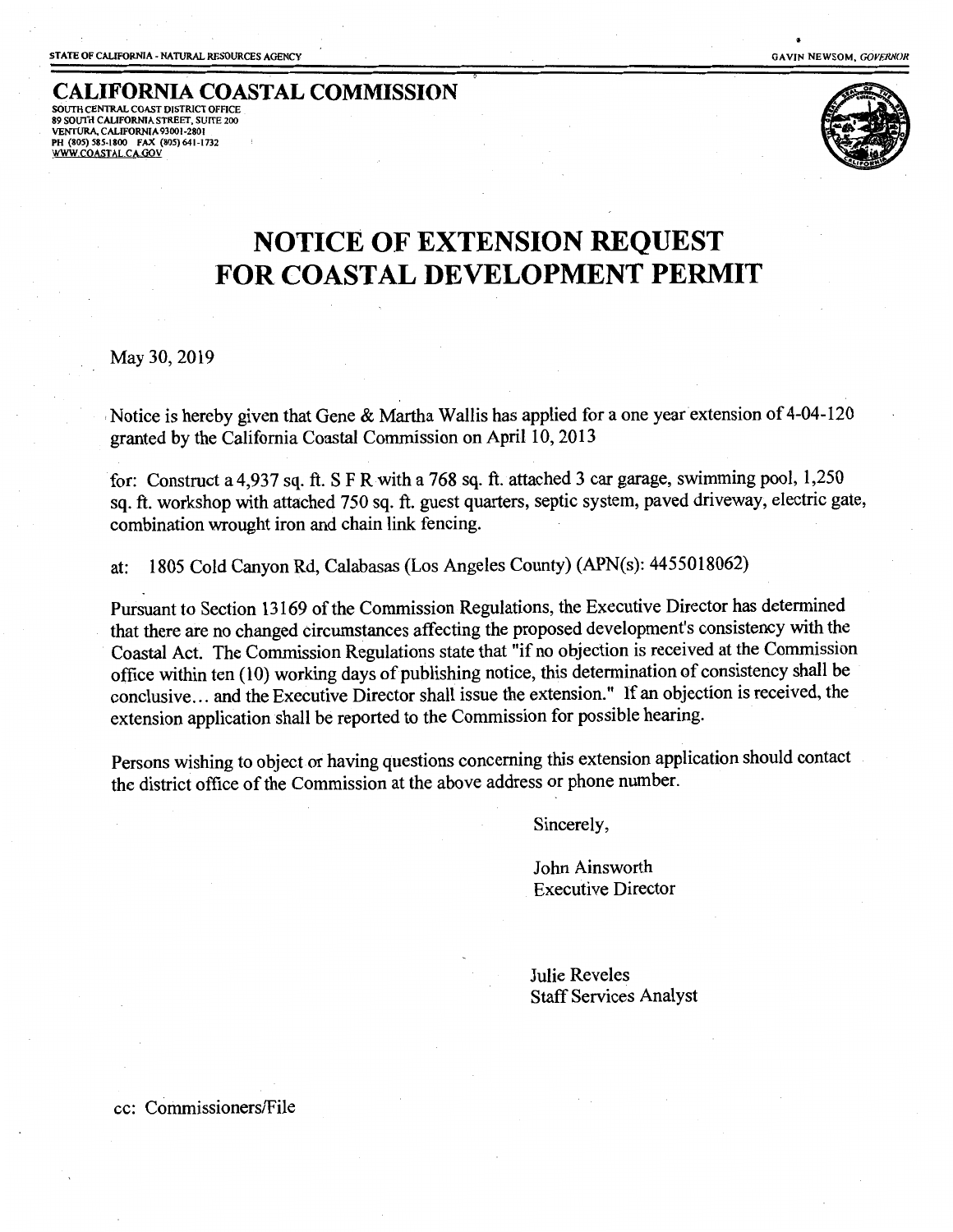## STATE OF CALIFORNIA - THE RESOURCES AGENCY GAVIN *NEWSOM, Governor* GAVIN *NEWSOM, Governor*

CALIFORNIA COASTAL COMMISSION<br>south central coast district

89 SOUTH CALIFORNIA ST., SUITE 200 VENTURA, CA 93001 (805) 585-1800





EMERGENCY **PERMIT** 

| Date:                 | May 15, 2019                                                                                                                                                                                                                                                                                                                                                    |
|-----------------------|-----------------------------------------------------------------------------------------------------------------------------------------------------------------------------------------------------------------------------------------------------------------------------------------------------------------------------------------------------------------|
| <b>Permit No.:</b>    | $G-4-19-0024$                                                                                                                                                                                                                                                                                                                                                   |
| Applicant:            | <b>Ventura County Watershed Protection District</b>                                                                                                                                                                                                                                                                                                             |
| Location:             | Ormond Beach near the terminus of the "J" Street Drain, Cities of<br><b>Oxnard and Port Hueneme (Ventura County)</b>                                                                                                                                                                                                                                            |
| <b>Work Proposed:</b> | One-time grading of the natural sand berm at Ormond Beach Lagoon<br>to an elevation of 6.5 ft. to allow overflowing floodwater to drain from<br>the lagoon into the ocean to prevent flooding of adjacent inland<br>residential and industrial properties. A bulldozer will be used to grade<br>the sand berm at Ormond Beach between the lagoon and the ocean. |

This letter constitutes approval of the emergency work you or your representative has requested to be done at the location listed above. I understand from the information submitted that an unexpected occurrence in the form of a storm which has been forecast to result in rain that threatens to flood adjacent inland residential and industrial properties (including the Halaco Superfund site and the Oxnard Waste Water Treatment Plant) before the flow will breach the sand berm at Ormond Beach Lagoon, constituting a risk to public health and safety. This occurrence requires immediate action to prevent or mitigate loss or damage to life, health, property or essential public services. 14 Cal. Admin. Code Section 13009. The Executive Director hereby finds that:

- (a) An emergency exists which requires action more quickly than permitted'by the procedures for administrative or ordinary permits and the development can and will-be completed within 30 days unless otherwise specified by the terms of the permit;
- (b) Public comment on the proposed emergency action has been reviewed if time allows; and

The work is hereby approved, subject to the conditions listed on the reverse.

Sincerely,

John Ainsworth Executive Director

By: Barbara Carey Title: District Manager, South Central Coast District